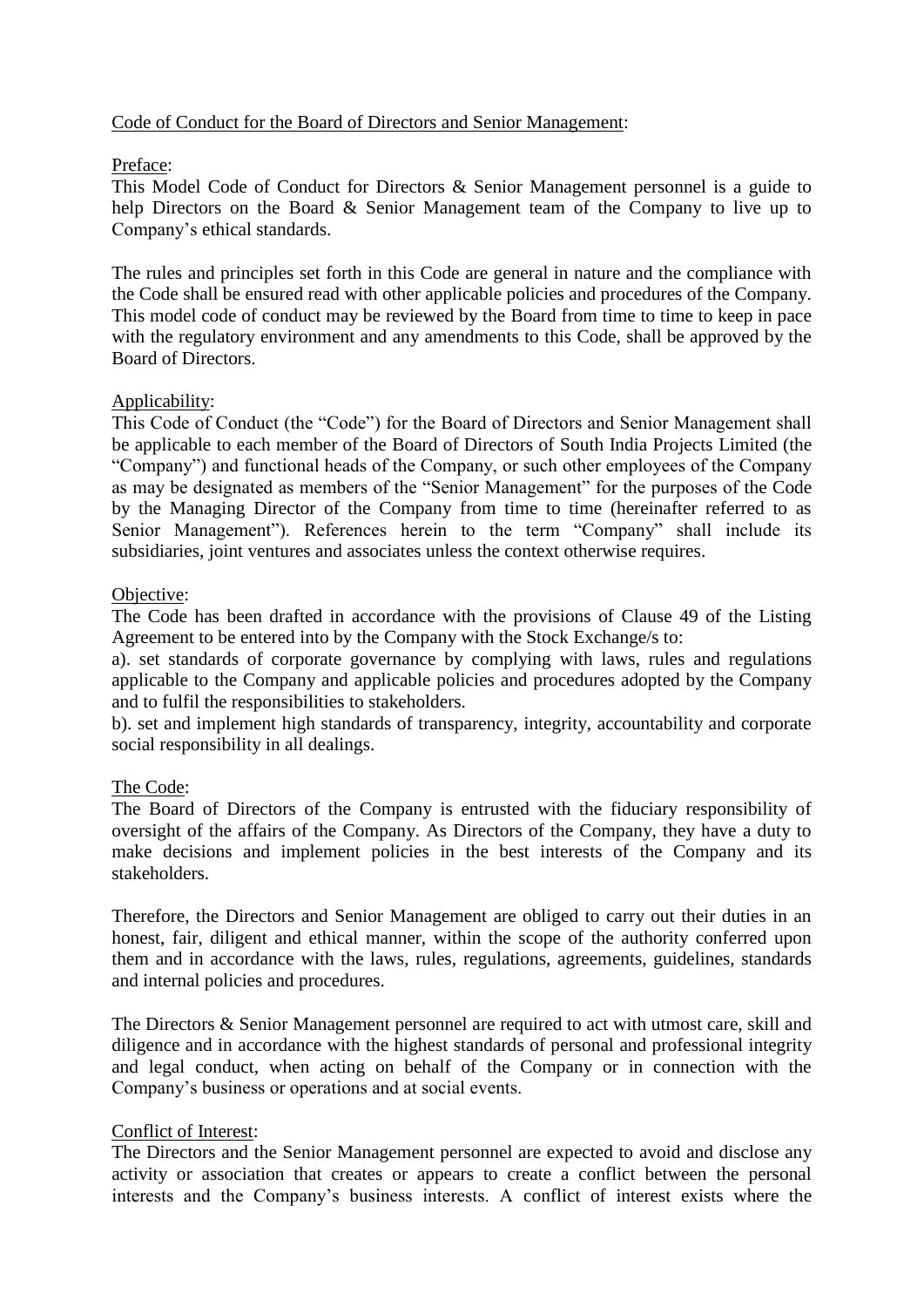interests or benefits of one person or entity conflict with the interests or benefits of the Company.

Relationships with prospective or existing suppliers, contractors, customers, competitors or regulators must not affect the independent and sound judgment on behalf of the Company. Directors & the Senior Management personnel are required to disclose to the Board any situation that may be, or appear to be, a conflict of interest. When in doubt, disclosure is the best way out.

### Regulatory Compliances:

It is the general obligation of the Directors to conduct the business and operations of the Company in accordance with the laws, rules, regulations, agreements, guidelines; standards including Accounting Standards governing its operations in the geographies where the Company operates. The Directors and Senior Management personnel shall acquire appropriate knowledge of the legal requirements relating to their duties sufficient to enable them to perform their obligations diligently. The Directors and Senior Management personnel shall also comply with the internal policies and procedures of the Company to the extent applicable to them including but not limited to compliance with SEBI Prohibition of Insider Trading policy of the Company.

## Confidential Information and Corporate Disclosure Policy:

The Directors and Senior Management personnel must maintain the confidentiality of information relating to the affairs of the Company until and unless authorized or legally required to disclose such information; and shall not use confidential information for their personal advantage.

The Directors and Senior Management personnel are obliged to ensure continuous, timely and adequate disclosure of necessary information to the Company at regular intervals in respect of declarations required to be made under Applicable Laws, including the Companies Act, 1956 as amended and Companies Act, 2013 (to the extant notified), details of related parties and details of any material financial and commercial transactions where a conflict of interest is likely.

## Fair Dealing, Use and Protection of Company's Assets:

The Directors and Senior Management personnel are obligated to deal fairly and honestly with each other, the Company's associates and with the Company's customers, suppliers, competitors and other third parties. Directors and Senior Management personnel shall not take unfair advantage of anyone through manipulation, concealment, abuse of privileged information, misrepresentation or any other unfair dealing or practice.

The Directors and Senior Management personnel are required to protect the Company's assets and properties, records and systems, including intellectual property and ensure their efficient use. The assets of the Company shall be used for legitimate business purposes and shall not be used for personal purposes. Incidental personal use, if reasonable, does not amount to violation of the code.

## Compliance and Violation of Code of Conduct:

It is the duty and obligation of every Director and Senior Management personnel to comply with this code of conduct and he/she shall acknowledge and affirm ongoing compliance with the code on an annual basis. This code of conduct shall be posted on the website of the Company.